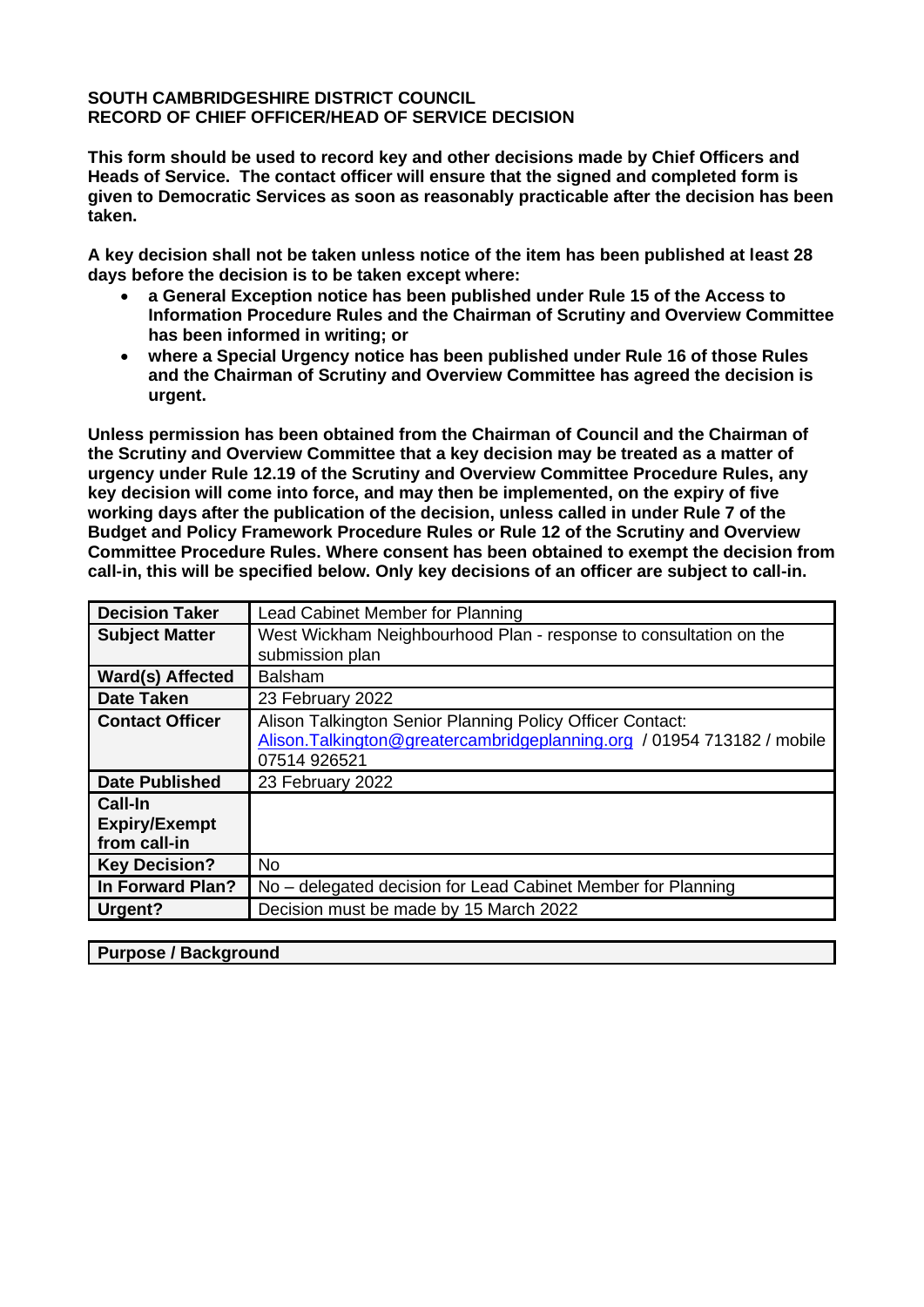### **Purpose**

1. The purpose of this report is to agree the Council's response to the public consultation on the submission version of the West Wickham Neighbourhood Plan. The consultation runs from 18 January 2022 until 15 March 2022..

# **Background**

- 2. The West Wickham Neighbourhood Area was designated on 17 November 2015. The neighbourhood area is for the whole parish of West Wickham.
- 3. Officers have met with the steering group ahead of the submission consultation process and recognise the hard work that those on the steering group of the neighbourhood plan have put into preparing the Plan. This group has strived to ensure that the whole village had an opportunity to have an input into the final Plan.
- 4. A Strategic Environmental Assessment (SEA) and Habitats Regulations Assessment (HRA) screening was undertaken on a draft version of the Neighbourhood Plan, and a screening determination was published in May 2021.
- 5. Pre-submission public consultation on the draft Neighbourhood Plan was undertaken by the Parish Council from 1 May until 30 June 2021. Officers provided a formal response to the consultation, providing constructive comments about the Neighbourhood Plan to assist the neighbourhood plan group with finalising the Neighbourhood Plan. Officers have met with the steering group to discuss these comments and are aware that the submission version of the plan has taken upon board many of the suggested changes.
- 6. On 3rd December 2021, West Wickham Parish Council submitted their Neighbourhood Plan to SCDC. Officers have confirmed, as set out in the Legal Compliance Check for the Neighbourhood Plan that the submitted version of the Neighbourhood Plan and its accompanying supporting documents comply with all the relevant statutory requirements at this stage of plan making.
- 7. We therefore were able to carry out a consultation on the West Wickham Neighbourhood Plan from 18 January 2022 until 15 March 2022. This period of consultation is slightly longer than set in the regulations to take into account that the Covid 19 pandemic is still impacting how we can carry out consultations. We wished to ensure everyone had an opportunity to comment on the Plan.
- 8. Officers, in conjunction with West Wickham Parish Council, are in the process of appointing an independent examiner to consider this Neighbourhood Plan. All comments submitted during the public consultation on the submission version of the Neighbourhood Plan will be provided to the examiner for their consideration.

# **Considerations**

- 9. The West Wickham Neighbourhood Plan has been prepared by West Wickham Parish Council to provide planning policies for development in the area, with the aim of providing greater clarity when determining planning applications in the area. The Neighbourhood Plan includes 11 planning policies that cover a range of issues including:
	- (i) Protecting the village character and heritage assets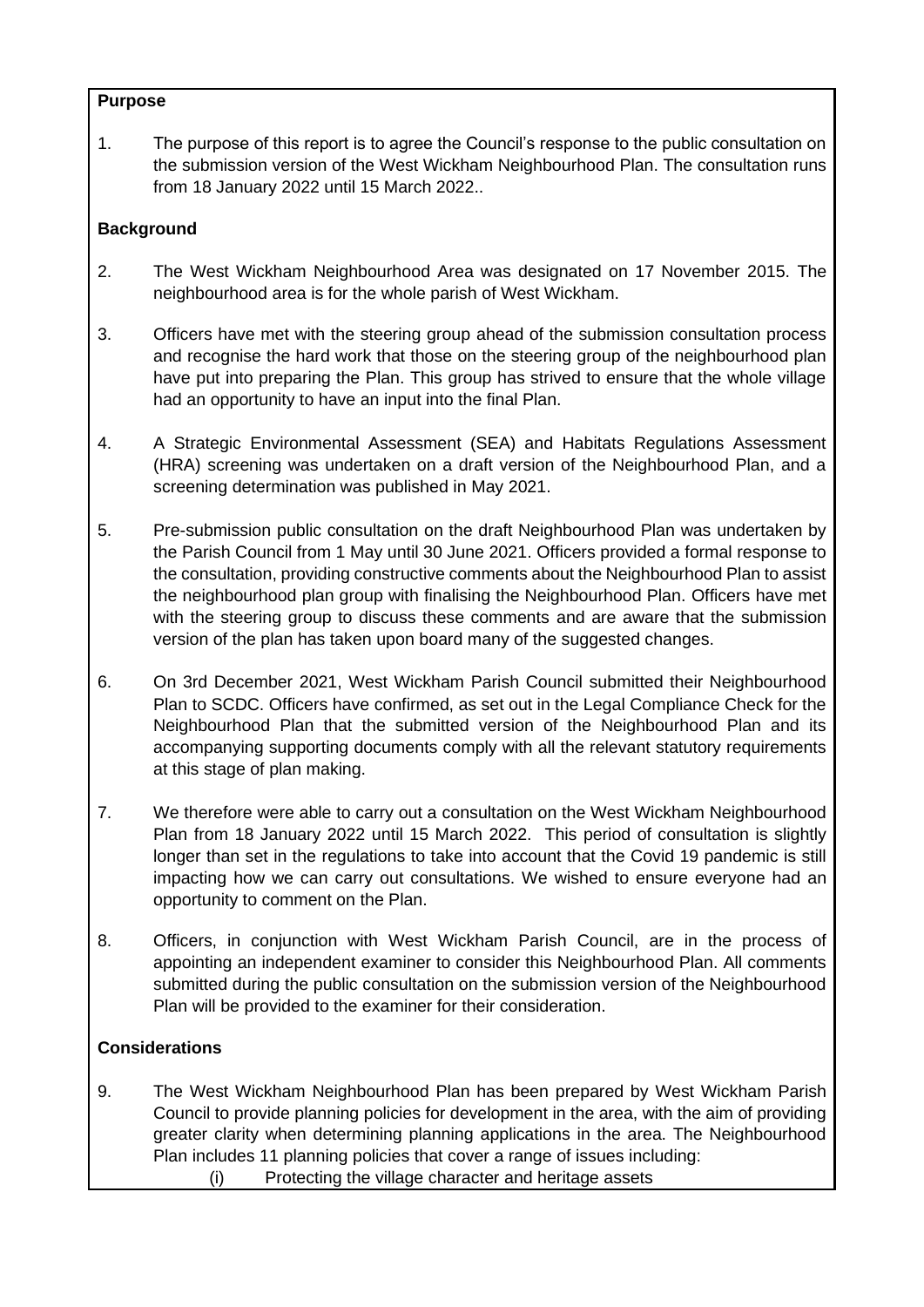- (ii) Local green spaces, protected village amenity areas and important countryside frontage
- (iii) Protecting and enhancing the natural environment
- (iv) Housing
- (v) The village hall site
- 10. To successfully proceed through its examination to a referendum, a Neighbourhood Plan must meet a number of tests known as the 'Basic Conditions'. These tests are different to the tests of soundness that a Local Plan must meet. The Basic Conditions are set out in national planning guidance and are summarised as follows:
	- (a) having regard to national policies and advice contained in guidance issued by the Secretary of State it is appropriate to make the Neighbourhood Plan.
	- (b) the making of the Neighbourhood Plan contributes to the achievement of sustainable development.
	- (c) the Neighbourhood Plan is in general conformity with the strategic policies contained in the development plan for the area.
	- (d) the making of the Neighbourhood Plan does not breach, and is otherwise compatible with, EU obligations; and
	- (e) prescribed conditions are met in relation to the Neighbourhood Plan, including that the making of the neighbourhood plan is not likely to have a significant effect on a European wildlife site or a European offshore marine site either alone or in combination with other plans or projects.
	- (f) the making of the neighbourhood development plan does not breach the requirements of Chapter 8 of Part 6 of the Conservation of Habitats and Species Regulations 2017.

Our Neighbourhood Planning Toolkit includes Guidance Note 11 (What are the Basic Conditions and How to Meet Them), which sets out further details on each of the Basic Conditions. When a Neighbourhood Plan is submitted to the local planning authority it must be accompanied by a Basic Conditions Statement that sets out how the Parish Council considers that their Neighbourhood Plan meets the Basic Conditions.

- 11. When considering a Neighbourhood Plan, the examiner will assess whether or not the Neighbourhood Plan meets the Basic Conditions. When an examiner recommends that the Neighbourhood Plan should proceed to referendum (if it meets the Basic Conditions, with or without modifications), the examiner's report must also set out whether the referendum area should be extended beyond the neighbourhood area. Comments made during the current consultation on the submission version of the Neighbourhood Plan, which will be provided to the examiner for their consideration, should therefore address whether the submitted Neighbourhood Plan meets the Basic Conditions and can also address whether the referendum area should be extended beyond the neighbourhood area.
- 12. SCDC is fully supportive of Parish Councils bringing forward Neighbourhood Plans for their areas, including West Wickham Parish Council's decision to prepare a Neighbourhood Plan, and officers have been supporting the Parish Council in the plan's preparation. The Council's proposed response to this public consultation on the submission version of the Neighbourhood Plan is set out in Appendix 1.
- 13. SCDC is supportive of the aims of the West Wickham Neighbourhood Plan and our comments are intended to help the Plan to be successful at examination as well as delivering policies that are clear in their meaning and are unambiguous in their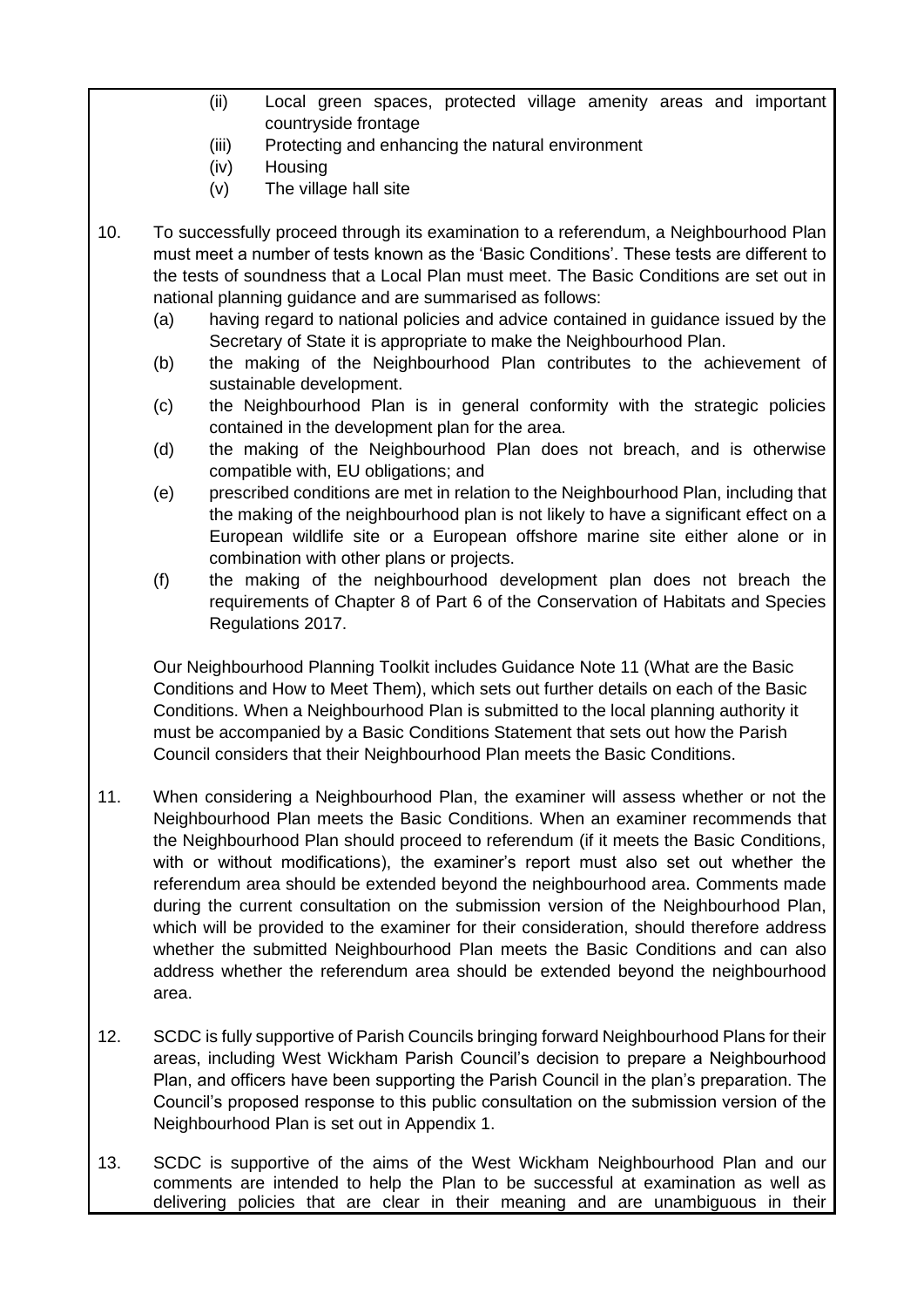interpretation. SCDC recognise the achievement of West Wickham PC in reaching this stage of submitting their Plan to us for examination.

14. If the examiner is minded to recommend that the Neighbourhood Plan should proceed to referendum, the Council does not feel that the referendum area needs to be extended beyond the designated Neighbourhood Area as the planning policies included in the plan would not have a substantial, direct or demonstrable impact beyond the parish.

#### **Declaration(s) of Interest**

*Record below any relevant interest declared by any executive Member consulted or by an officer present in relation to the decision.*

None **(s)**

*In respect of any conflict(s) of interest declared above, record below any dispensation(s) granted by the Council's Standards Committee.* None

### **Consultation**

*Record below all parties consulted in relation to the decision.*

Ward Councillors

#### **Other Options Considered and Reasons for Rejection**

The option of not sending a response from SCDC was rejected as this Council has a duty to provide advice and assistance to groups preparing neighbourhood plans.

| Final decision                             | Reason(s)                                 |  |
|--------------------------------------------|-------------------------------------------|--|
| To agree the response from SCDC set out at | The response is intended to provide the   |  |
| Appendix 1                                 | independent examiner with SCDC's comments |  |
|                                            | on the West Wickham Neighbourhood Plan.   |  |

| <b>Signed</b>                                                                          | <b>Name</b><br>(CAPITALS) | <b>Signature</b> | <b>Date</b>      |
|----------------------------------------------------------------------------------------|---------------------------|------------------|------------------|
| <b>Lead Cabinet</b><br><b>Member (where</b><br>required by the<br><b>Constitution)</b> | <b>CIIr Tumi Hawkins</b>  |                  | 23 February 2022 |
| <b>Chief</b><br>Officer/Head of<br><b>Service</b>                                      | Stephen Kelly             |                  | 23 February 2022 |

# **Further Information**

Appendix 1: SCDC response to the West Wickham Submission Neighbourhood Plan

### **Background documents**

[West Wickham Neighbourhood Plan page on SCDC website](https://www.scambs.gov.uk/planning/local-plan-and-neighbourhood-planning/west-wickham-neighbourhood-plan/)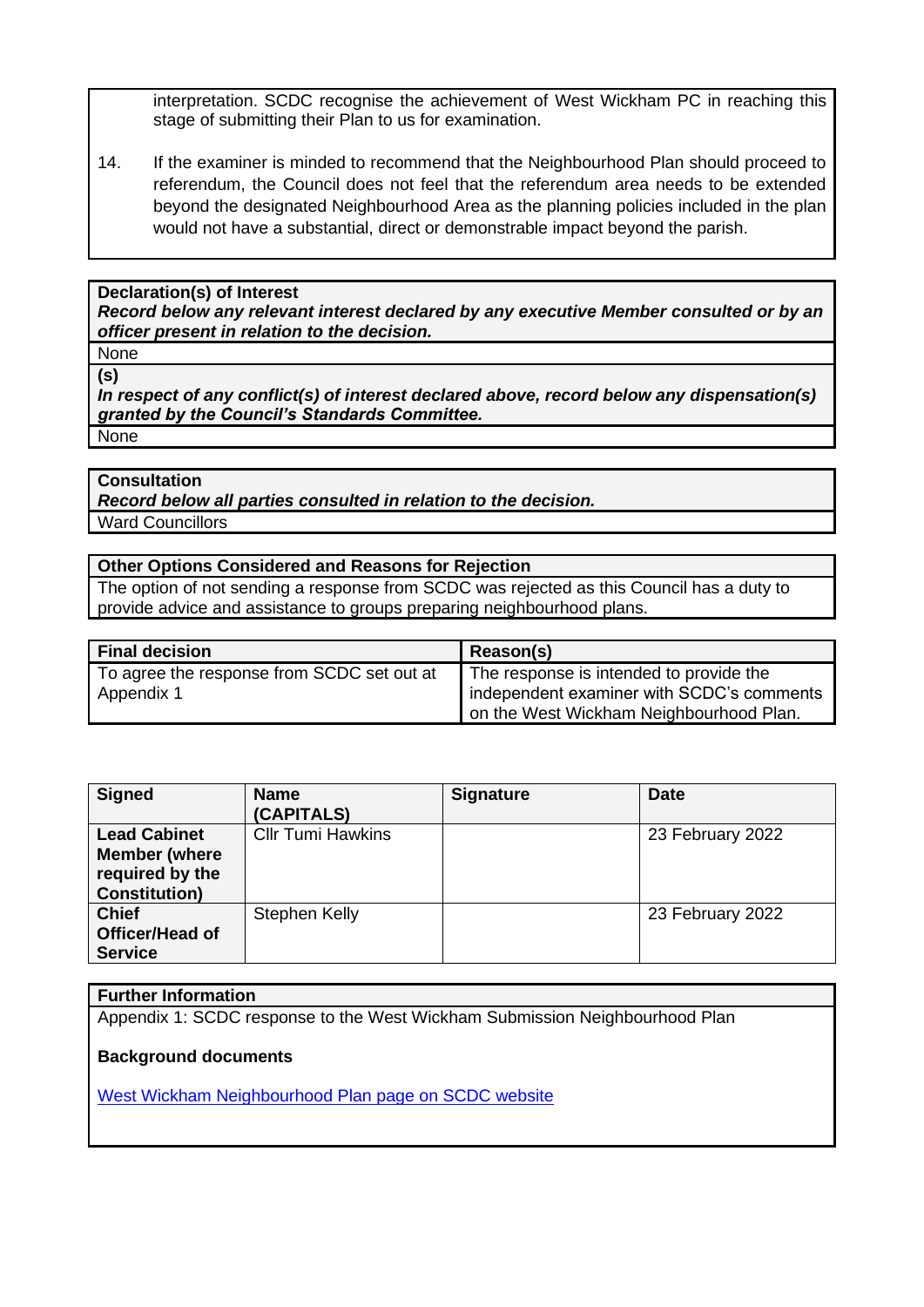# **Appendix 1**

# **South Cambridgeshire District Council's response to the consultation on the submission version of the West Wickham Neighbourhood Plan**

- 1. South Cambridge District Council (SCDC) is taking the opportunity, through the Regulation 16 consultation, to comment further on the West Wickham Neighbourhood Plan.
- 2. SCDC has worked with West Wickham Parish Council (PC) during the preparation of the plan. We appreciate the hard work that has gone into getting their neighbourhood plan this far along the process. There have been some meetings with the neighbourhood plan team to discuss the plan as it has evolved. This plan made good progress during the lockdown period.
- 3. SCDC notes that the Submission version of the West Wickham Neighbourhood Plan has been revised since the Regulation 14 consultation. SCDC submitted a number of comments during this earlier consultation the majority of which have been taken on board during the review which we welcome.
- 4. The comments we make now concentrate on matters that relate directly to whether, in our opinion, the Plan meets the Basic Conditions.

# **Comments on the draft Plan in plan order**

- 5. The following comments are made working our way through the document.
- 6. Figure 8 West Wickham policy map overview The wording of the allotment gardens and the recreation ground on the map are barely visible because of the dark green local green space background layer. It would help future users of the Plan who are not familiar with the parish to be able to read these locations. We see this as a minor amendment outside the Basic Conditions.

# **Policy WWK/1: Settlement patterns and identity**

- 7. This policy and its supporting text have been much revised since the Regulation 14 consultation which we welcome as this makes for a clearer policy with the justification set out in the supporting text illustrated by photographs and diagrams.
- 8. Bullet d We had previously suggested additional wording to this policy which we still consider would help in its implementation  $-$  "... not adversely impact the key features of locally distinctive and locally valued views….'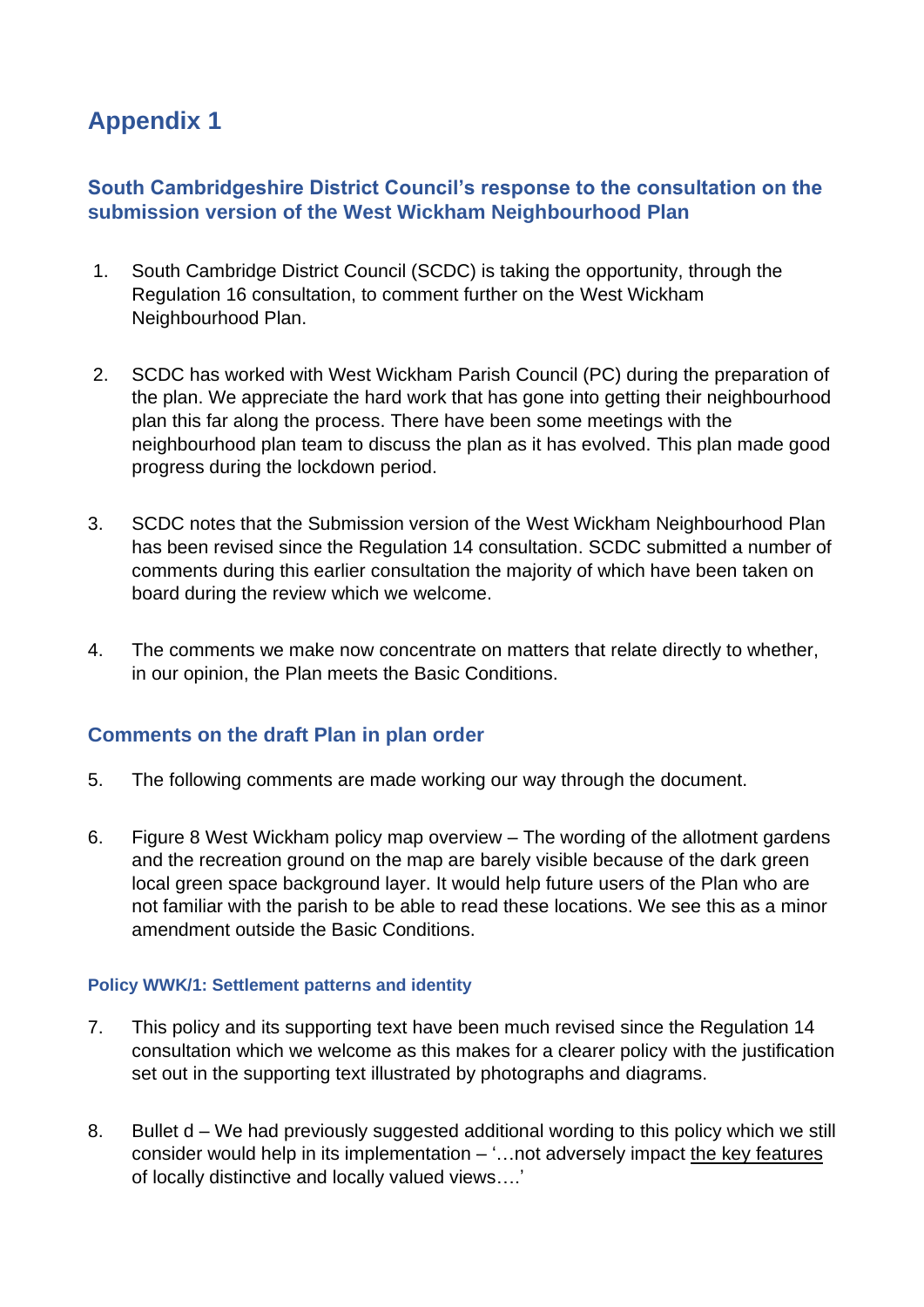### **Policy WWK/2: Built environment characteristics**

- 9. A full description has been added to the supporting text to this policy about the different character areas within the parish. We support this inclusion.
- 10. However, our historic environment team remains of the view that the Platts Farm site is sufficiently prominent in the core section of the village that it merits a more specific reference in the description of Character Area 1.
- 11. Second part of policy We welcome the references to new boundary treatments and to paving, which are absolutely consistent with policy NH/14 of the local plan and the objective of protecting the historic environment. However, we consider that the wording of the policy could place greater emphasis on the specific issue of the impact inappropriate kerbstones, kerb heights and footways might have on the settings of listed buildings and the character of the conservation area. It would have been helpful to have more explanation within the supporting text on this issue.
- 12. For clarity we suggest that the following wording is added to the final sentence of the policy '...incorporating where necessary, appropriate boundary treatment to mitigate detracting impacts on to the street scene and public realm**.'**

## **Policy WWK/3 Heritage Assets**

- 13. We suggest that the policy refers to preserve or enhance as is used in the NPPF.
- 14. Our historic environment team considers that the reference to non-designated assets should not limit the application of the policy to those identified on Policy Map 4. Other assets might be identified in the future and the policy would have greater strength if it left open the possibility of other buildings or features being considered to be NDHAs.
- 15. The justification for the NDHA's identified would probably benefit from being still more robust. Some of the assets have been given explanations of their architectural or historic significance, but for others the comment is still only a statement of age and function.
- 16. Policy Map 4 This identifies the non-designated heritage assets in the parish which are numbered. We consider that it may be helpful for future users of the plan if the key included a list of these assets.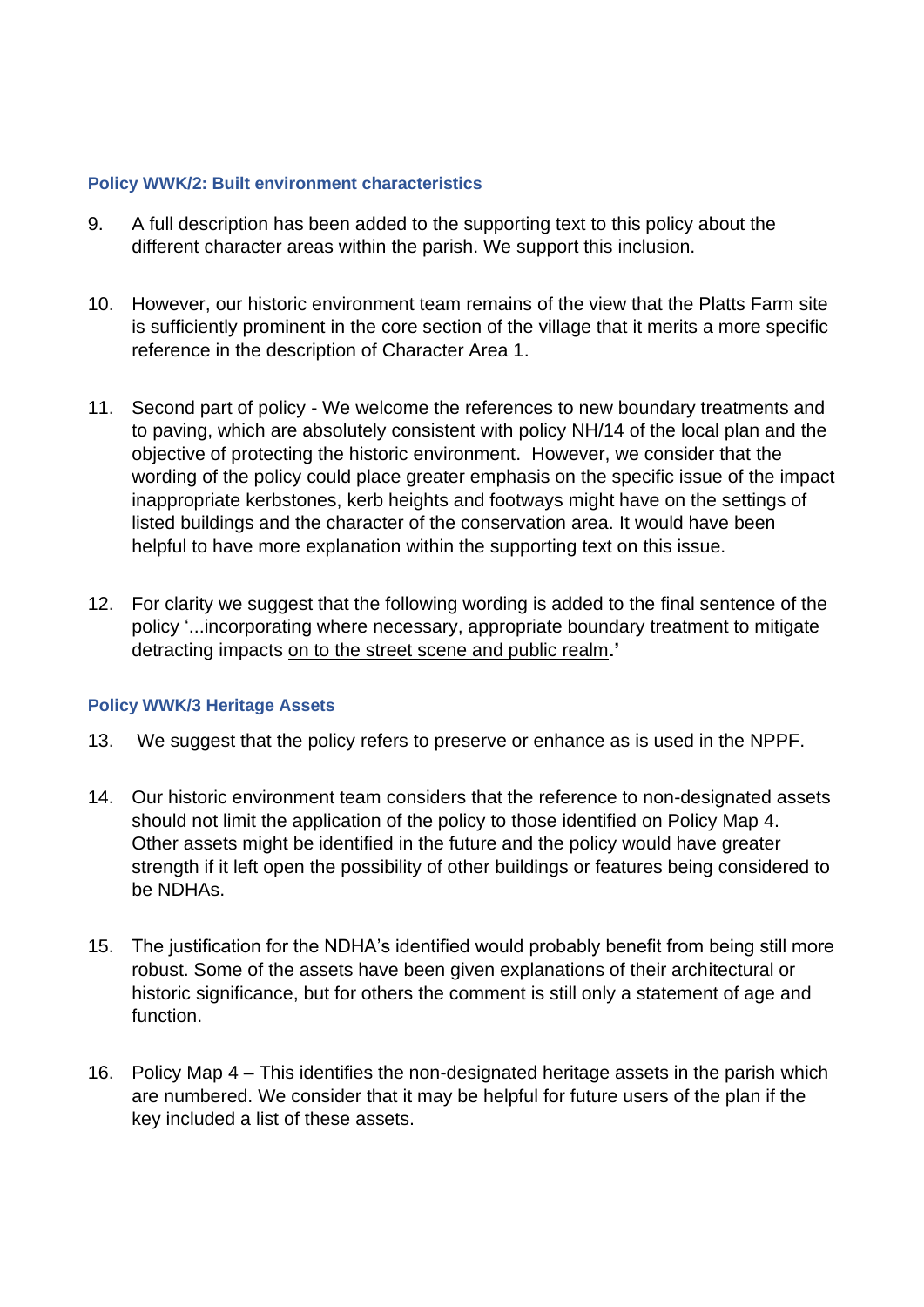17. The Roman Road is included in the policy, but it is not shown on Policy Map 4. The extent of the feature is shown in Policy Map 8- this could be referenced in this policy to help those not familiar with the 'road'.

### **Policy WWK/4: Local Green Space**

18. We welcome that Policy Map 6 now clearly shows the boundary of the Local Green Space and that safeguarded for future development of the village hall.

### **Policy WWK/7: Biodiversity and green infrastructure**

- 19. Paragraph 4.76 The council's ecologist has indicated that species rich and /or important hedgerows can be referred to as Habitats of Principal Importance under S41 of the Natural Environment and Rural Communities Act 2006. We see this as a minor amendment outside the Basic Conditions.
- 20. We welcome that the terms used in the earlier version of this policy have now been defined in the glossary. As regards 'notable trees 'the council's ecologist has checked the Ancient Trees Inventory and there do not appear to be any veteran trees logged in West Wickham as is suggested in paragraph 4.77.
- 21. Paragraph 4.81 Within this supporting text mention could be made to the new Environment Act 2021 which makes 10% biodiversity net gain mandatory on all developments from November 2023. In February 2022 SCDC adopted the Biodiversity Supplementary Planning Document and it would be useful to reference this in the Plan to provide support to the delivery of Policy WWK/7
- 22. Second section of policy We suggest that in the first sentence 'them 'is changed to the identified asset or similar for clarity. Also, within this sentence the term 'substantially outweigh' should be defined so that a development management officer would know how to determine a planning application using this policy.

### **Policy WWK/8: Access to the countryside**

23. We suggest that there needs to be an indication of what scale of development proposals would need to take account of this policy – as currently written it would expect all development including extensions. Should it be only those above a certain size? We would also suggest that it should perhaps relate to the development of new dwellings because they would result in potential increased usage.

### **Policy WWK/9: Delivering smaller homes in West Wickham**

24. Figure 34 shows the number of bedrooms in dwellings sold within the parish indicating there were none sold that were one bedroomed. As there are no one bedroomed dwellings in the parish as is explained in paragraph 4.93 we consider that the graph could highlight that such dwellings have not been available as an option.